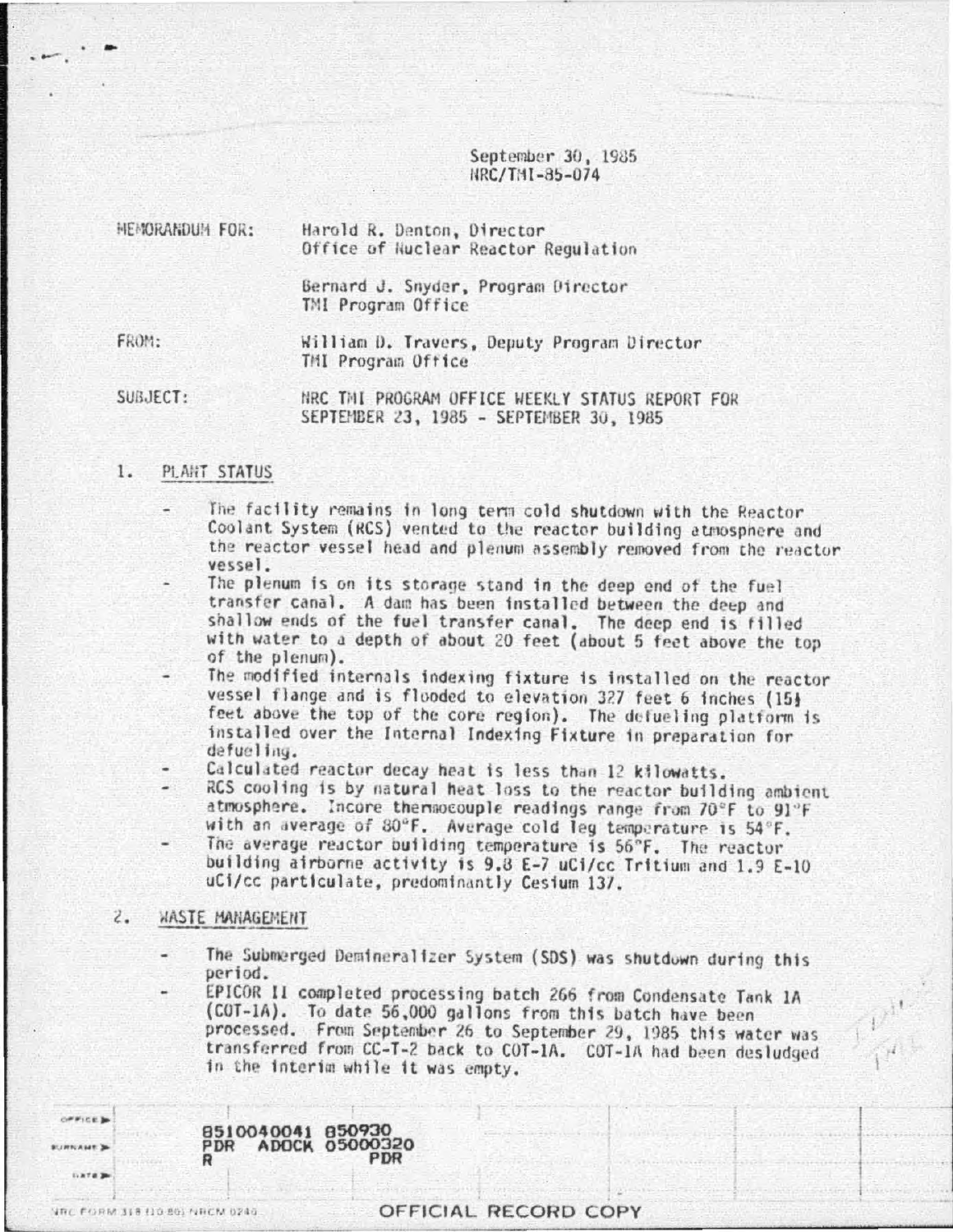Harold R. Deuton Bernard J. Snyder Ż

- Total volume processed through SOS to date is 2,903,375 callons, and the total volume processed through EPICOR II is 2,662,982 gallons.
- DOSE REDUCTION/DECONTAMINATION ACTIVITIES 3.
	- Decontamination activities are continuing on the 281' level of the auxiliary building.
	- Average general area radiation dose rate is 40 mress per hour on the 347' level of the reactor building and is 67 mrem per hour on the 305' level of the reactor building.

# 4. RADIOCHENISTRY ANALYSIS ERROR

The licensee has identified an error at TMI-2 in their radiochemistry analysis procedure for quantifying strantium-90 (Sr-90) in solid samples. The error has resulted in samples being reported at one-half their actual Sr-90 values. The error does not affect gaseous or liquid samples since these are typically analyzed by a different process. The analysis error is believed unique to THI-2 in using a beta spectrometer for rapid assessment of accident-generated Sr-90 levels. The error involved failure to correctly interpret calibration procedure wording with respect to equilibrium of Sr-90 and Yttrium-90 in the standards.

A preliminary evaluation by the licenses indicates the error is not likely to impact compliance with regulations related to occupational exposure or radiological effluent releases. The error does affect at least one past shipment of radioactive waste to U. S. Ecology in Hanford, Washington, The shipment documents indicate at least one barrol had not been accurately classified as required by State of Washington and hKC regulations (10 CFR 61.55).

# 5. ENVIRONMENTAL RONITORING

- US Environmental Protection Agency (EPA) sample analysis results show In' site liquid effluents to be in accordance with regulatory limits, WRC requirements, and the City of Lancaster Agreement.
- Thi water samples taken by EPA at the plant discharge to the river consisted of seven daily composite samples taken from September 7 through September 14, 1985.
- The Lancaster water sample taken at the water works intake and analyzed by EPA consisted of a seven day composited sample taken from September 3 through September 14, 1985. A gamma scan detected no reactor related redioactivity.
- The NRC outdoor airporne particulate sampler at the THI Site collected a sample between September 18 and September 25, 1985. No reactor related radioactivity was detected. Analysis showed Indine-131 and Cesium-137 concentrations to be less than the lower limits of detectability.

| DATE    |  |                                         |  |  |  |
|---------|--|-----------------------------------------|--|--|--|
| SURNAME |  | VI 전 전 2 전 기능 사용을 가능한 사용 사용 사용 사용 사용 사용 |  |  |  |
| OFFICE  |  |                                         |  |  |  |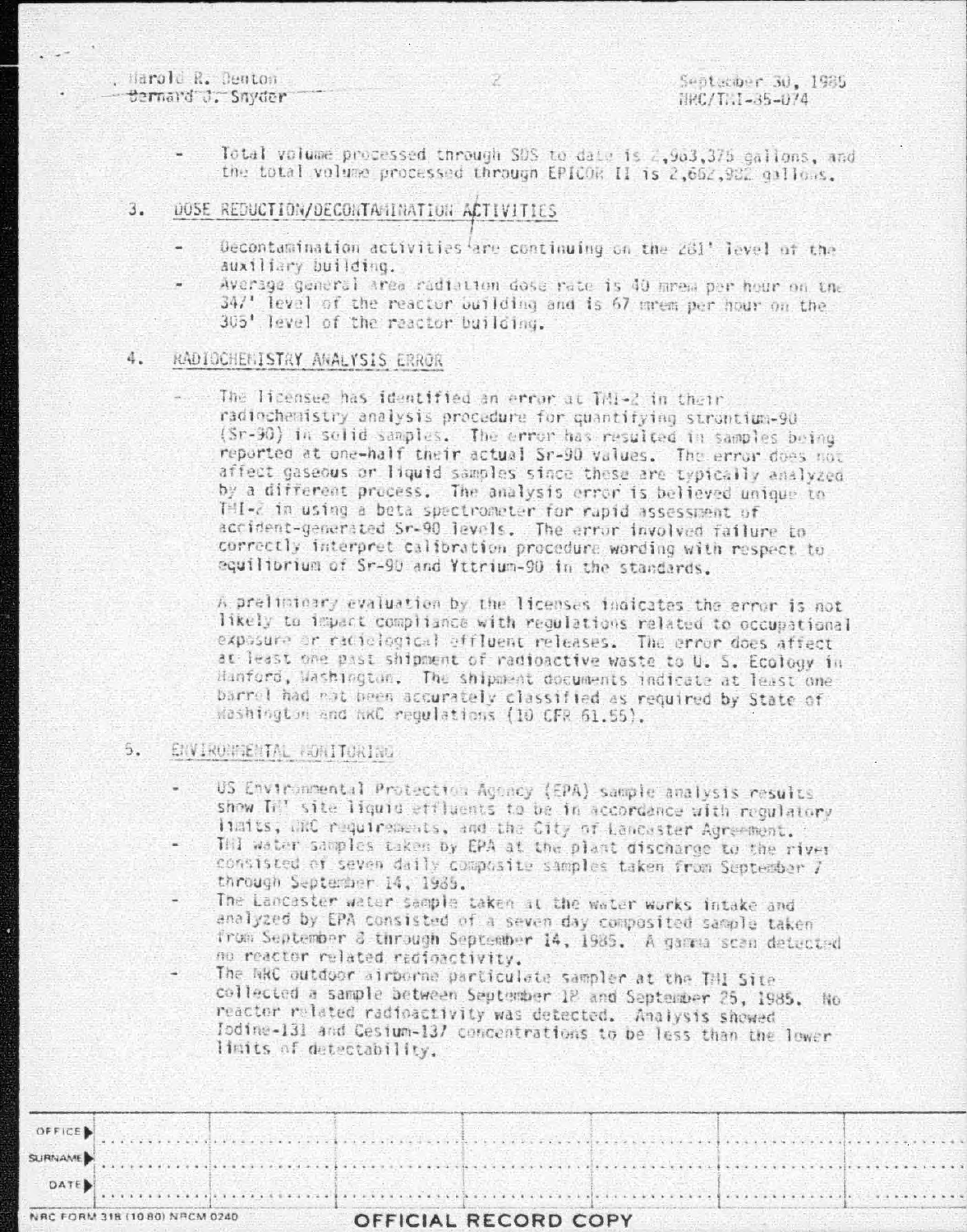-Harold R. Jenton Bernard J. Snyder

. . . . . . **.** 

### REACTOR BUILDING ACTIVITIES  $\overline{\alpha}$ .

- Defueling Water Cleanup System (DNCS) prepperational testing and modification continued.
- Installation of cable tray shielding is complete.
- Preoperational testing of the reactor building sump recirculation system components is complete. The system is now operable.
- Work is in progress on the canister positioning system and canister handling bridge.
- Installation of the vacuum defueling system began.

### $L_{\star}$ AUXILIARY AND FUEL HANDLING BUILDING ACTIVITIES

- Installation of the DWCS continued, Partial DWCS turnover for processing RCS during early defueling is expected to be completed in October.
- All four of the fuel canister storage racks have been delivered to the TMI site and inspected. The third rack delivered is being installed and its position adjusted in spent fuel pool "A". The second rack deliver thas been repaired and re-inspected and is being prepared for installation. The first rack delivered has been repaired and is being re-inspected. The fourth rack is being repaired.

# **B. HRC EVALUATIONS IN PROGRESS**

- Technical Specification Change Requests numbers 48, 49, and 50.
- Recovery Operations Plan Change numbers 29, 31, and 32.
- Fuel Canister Technical Evaluation, Revision 1.
- Defueling Safety Evaluation.
- Application for seismic exemption.
- SDS Technical Evaluation and System Description Update.
- Core Stratification Sample Safety Evaluation.
- Heavy Load Handling Safety Evaluation Report.

# 9. PUBLIC HEETING

The next meeting of the Advisory Panel is scheduled for October 16, 1985 in Lancaster, Pennsylvania at 7:00 PM. The meeting will be held in the Lancaster Council Chambers at 201 North Duke Street. Dr. H. Arnold<br>Huller, Secretary, Department of Health will review the results of the Health Department's recently completed epidemiology studies.

Persons desiring the opportunity to speak before the Panel are asked to contact Mr. Thomas Smithgall at 717-291-1042 or write to him at 2122 Marietta Avenue, Lancaster, Pennsylvania 17603.

|                               | GRIORIAL SICRED BY,<br>William D. Travers<br>William D. Travers<br>Deputy Program Director<br>Til Program Office |  |  |  |  |  |
|-------------------------------|------------------------------------------------------------------------------------------------------------------|--|--|--|--|--|
| OFFICE.                       |                                                                                                                  |  |  |  |  |  |
| UPHAME                        |                                                                                                                  |  |  |  |  |  |
| DATE                          |                                                                                                                  |  |  |  |  |  |
| AC FORM 318 (10 80) NRCM 0740 | OFFICIAL RECORD COPY                                                                                             |  |  |  |  |  |